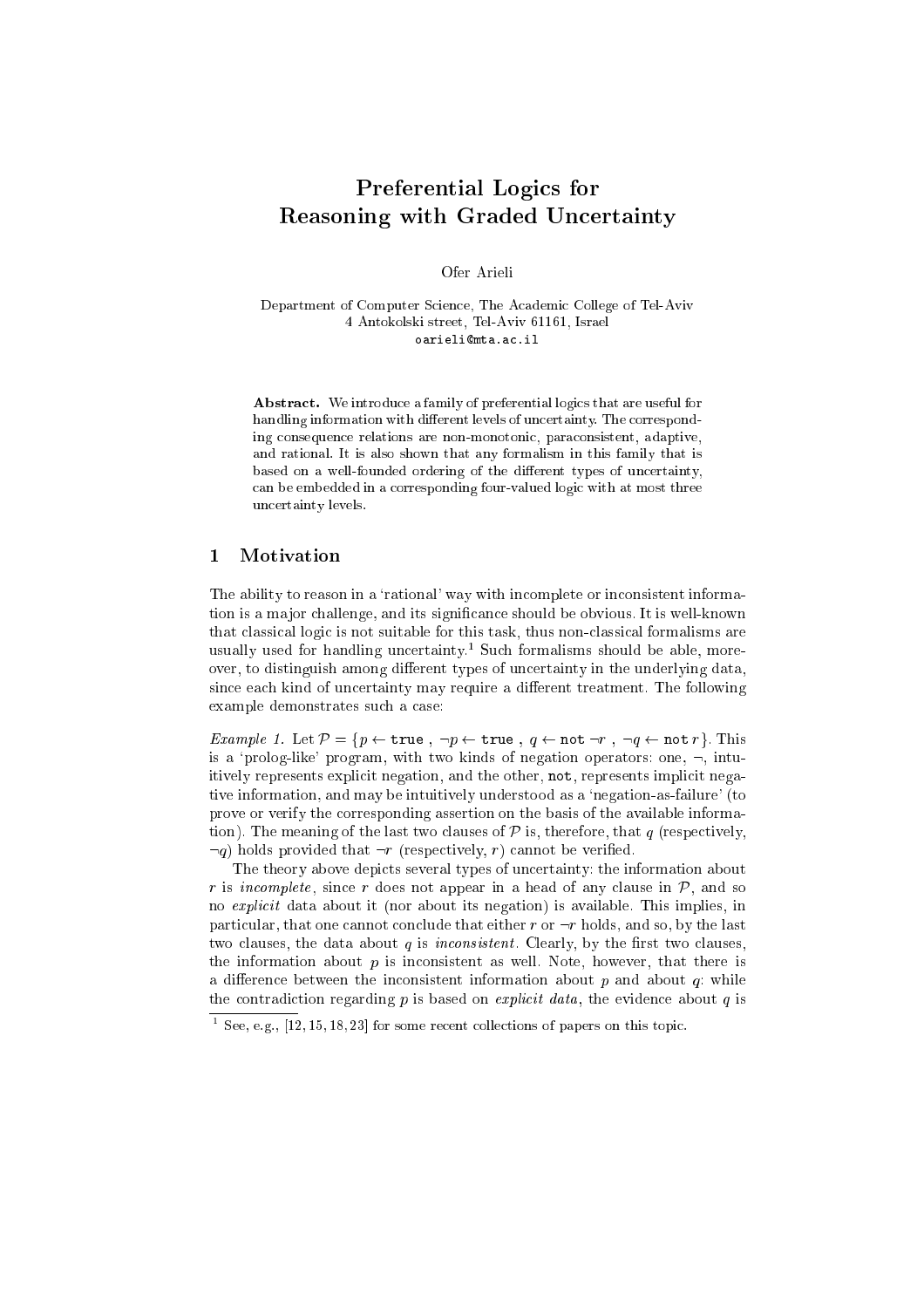less 'stable', since it relies on the (possibly temporary) fact that neither  $r$  nor  $\neg r$  holds. In particular, once r is validated or falsified, the information about q would not remain ontradi
tory anymore! One may also argue that although the information about  $r$  is incomplete, there is still more knowledge about  $r$ (e.g., that it determines the validity of q) than about, say, s (about which we don't know anything whatsoever). Here, again, we have two different degrees of un
ertainty.

The example above demonstrates one case in which it is natural to attach different levels of uncertainty to different assertions. This kind of information may be used, for instance, by algorithms for consistency restoration, since data with higher degree of inconsistency may be treated (i.e., eliminated) first.

In this paper we consider a framework that supports this type of considerations, and provides means to reason with different levels of uncertain information. We show that the logics that are obtained are nonmonotonic, paraconsistent  $[19]$ , adaptive in the sense of Batens  $[10, 11]$ , and rational in the sense of Lehmann and Magidor [28]. It is also shown that under a certain assumption on the grading relations, for each one of these formalisms there is a logically equivalent four-valued logic with at most three different levels of uncertainty.

## 2The framework

#### 2.1Logical lattices and their consequence relations

In order to overcome the shortcomings of classical logic in properly handling uncertainty, we turn to multiple-valued logics. This is a common approach that is the basis of many formal systems (see [9] for a recent survey), including systems that are based on fuzzy logic [22], probabilistic reasoning [33], possibilistic logics [21], annotated logics  $[26, 37]$ , and fixpoint semantics for extended/disjunctive logic programs (see, e.g.,  $[3, 29]$ , and a survey in  $[20]$ ).

In most of the approaches mentioned above, as in the present one, the truthvalues are arranged in a lattice structure. In what follows we denote by  $\mathcal{L} = (L, \leq)$ a bounded lattice that has at least four elements:  $a \le$ -maximal element and  $a \le$ minimal element that correspond to the classical values (denoted, respectively, by t and f), and two intermediate elements (denoted by  $\top$  and  $\bot$ ) that may intuitively be understood as representing the two basic types of uncertainty: inconsistency and incompleteness (respectively). As usual, the meet and the join operations on  $\mathcal L$  are denoted by  $\wedge$  and  $\vee$ . In addition, we assume that  $\mathcal L$  has an involution operator  $\neg$  (a "negation") s.t.  $\neg t = f$ ,  $\neg f = t$ ,  $\neg T = T$ ,  $\neg \bot = \bot$ . We denote by  $D$  the set of the *designated values* of  $L$  (i.e., the set of the truth values in L that represent true assertions). We shall assume that  $D$  is a prime filter in  $\mathcal{L}$ , s.t.  $\top \in D$  and  $\bot \notin D$ . The pair  $(\mathcal{L}, D)$  is called a *logical lattice* [0].

In particular,  $t \in D$  and  $\eta \notin D$ .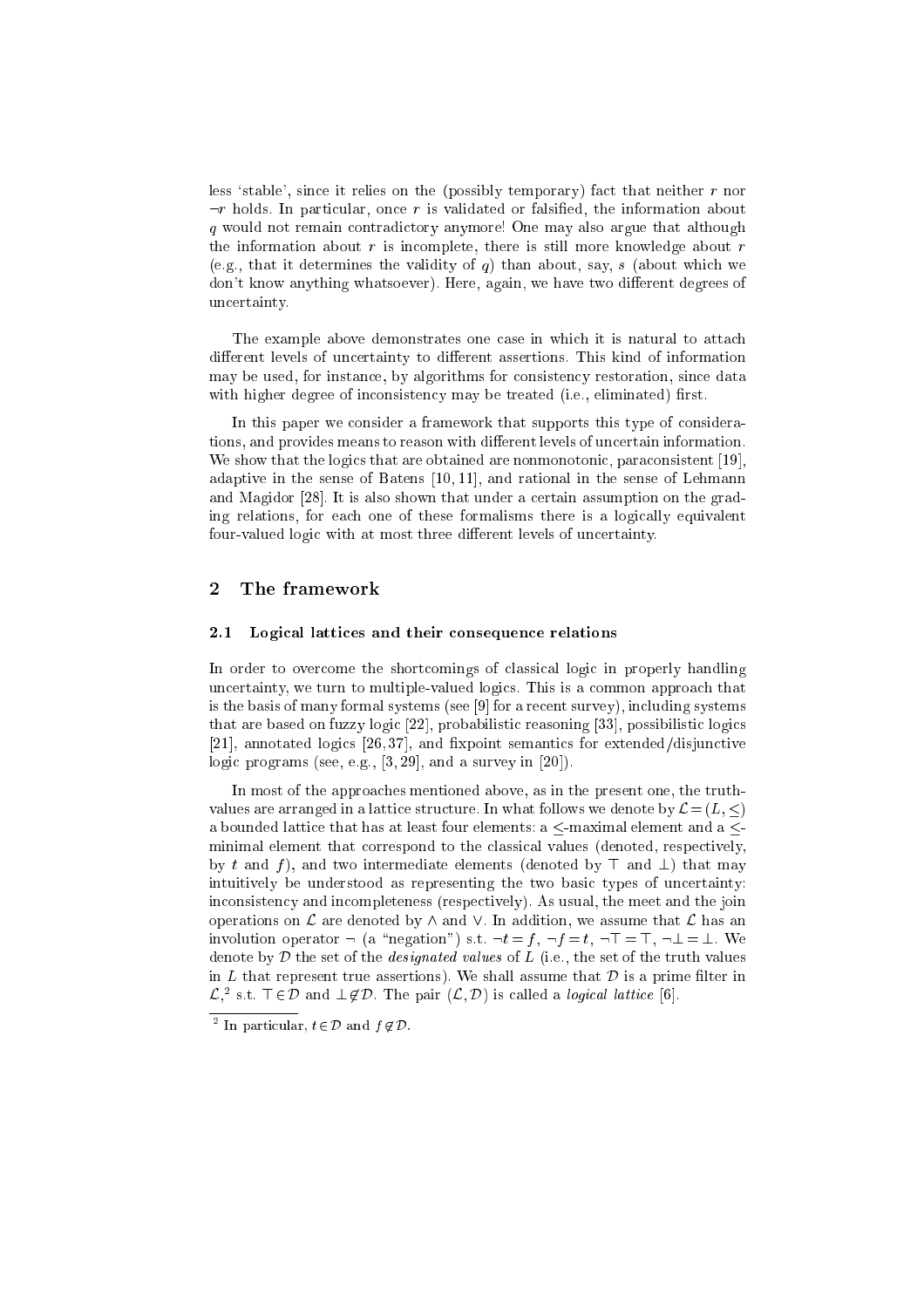example 2. The smallest logical control is shown in Figure 1 (left). We denote it by  $\mathcal{FOUR}$ . This lattice, together with the set  $\mathcal{D} = \{t, \top\}$  of designated values, is the algebraic structure behind Belnap's well-known four-valued logic [13, 14], and it will play an important role here as well (see Section 3).  $NTNE$  (Figure 1, right), may be viewed as an extended version of  $FOUR$  for default reasoning  $(dt$  $=$  true by default,  $bt = 'biased'$  for t, etc.). This lattice depicts three main levels of uncertainty: incomplete data  $(\perp)$ , inconsistent data  $(\top)$ , and a middle level of uncertainty  $(m)$ . The latter kind of uncertainty sometimes follows from contradi
tory default assumptions, so it may be retra
ted when further information arrives. The decision whether to view  $m$  as designated is one of the differences between the two logical lattices that  $NTNE$  induces, namely  $(NINE, \{t, bt, \top\})$ and  $(\mathcal{N} \mathcal{I} \mathcal{N} \mathcal{E}, \{t, dt, bt, bf, m, \top\}).$ 



Fig. 1.  $FOUR$  and  $NTNE$ 

The set  $\mathcal{U} = \{(x, y) | 0 \le x \le 1, 0 \le y \le 1\}$  with  $(x_1, y_1) \vee (x_2, y_2) =$  $(\max(x_1, x_2), \min(y_1, y_2))$  and  $(x_1, y_1) \wedge (x_2, y_2) = (\min(x_1, x_2), \max(y_1, y_2))$  is an infinite lattice, and  $(\mathcal{U}, \{(1, x) | 0 \le x \le 1\})$  is a logical lattice with  $t = (1, 0)$ ,  $f$  ,  $\mathcal{S}$  ,  $\mathcal{S}$  ,  $\mathcal{S}$  ,  $\mathcal{S}$  ,  $\mathcal{S}$  ,  $\mathcal{S}$  ,  $\mathcal{S}$  ,  $\mathcal{S}$  ,  $\mathcal{S}$  ,  $\mathcal{S}$  , and the interstand the interstand the interstand the interstand the interstand the interstand the interst meaning of an element  $(x, y) \in \mathcal{U}$  is such that x represents the amount of belief for the underlying assertion, and <sup>y</sup> represents the amount of belief against it. Following this intuition, every element  $(x, x) \in \mathcal{U}$  may be associated with a different degree of inconsistency.

Given a logical lattice  $(\mathcal{L}, \mathcal{D})$ , the standard semantical notions are natural generalizations of the classical ones: a (multiple-valued) valuation  $\nu$  is a function that assigns an element of  $L$  to each atomic formula. The set of valuations onto  $L$  is denoted by  $V^-$ . Extension to complex formulae is done in the usual way. A valuation is a *model* of a set of assertions  $\Gamma$  if it assigns a designated value to every formula in  $\Gamma$ . The set of all the models of  $\Gamma$  is denoted by  $mod(\Gamma)$ .

The language onsidered here is a propositional one. Note that there are no tautologies in the language of  $\{\neg, \vee, \wedge\}$ , since if all the atomic formulae that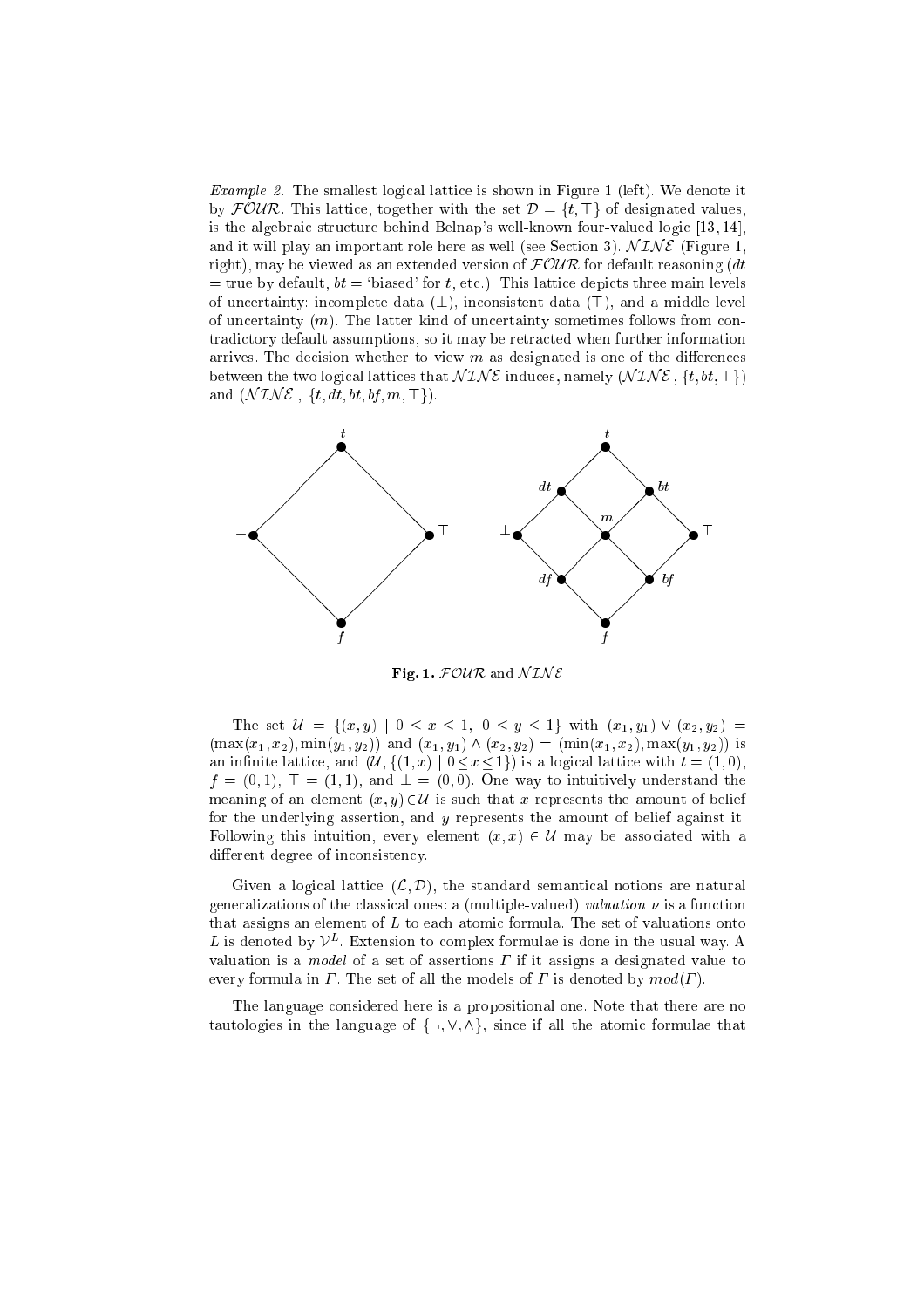appear in a formula  $\psi$  are assigned  $\bot$  by a valuation  $\nu$ , then  $\nu(\psi) = \bot$  as well. It follows that the definition of the material implication  $p \rightarrow q$  as  $\neg p \lor q$  is not adequate for representing entailments in our semantics. Instead, we use another onne
tive, whi
h does fun
tion as an impli
ation in our setting:

Denition 1. [4, 8℄ Let (L; D) be <sup>a</sup> logi
al latti
e. Dene: <sup>x</sup> ! <sup>y</sup> <sup>=</sup> <sup>y</sup> if <sup>x</sup> <sup>2</sup> D, and  $x \rightarrow y = t$  otherwise.<sup>3</sup>

The language of  $\{\neg, \vee, \wedge, \rightarrow\}$  together with the propositional constants  $t, f, \top$ and  $\perp$ , will be denoted by  $\Sigma$ . Given a set of formulae  $\Gamma$  in  $\Sigma$ , we shall denote by  $A(\Gamma)$  the set of the atomic formulae that appear in some formula of  $\Gamma$ .

Now, a natural definition of a lattice-based consequence relation is the following:

e concerte et ett (A) al lattique control et al al lattice in decomposition and a formula. Denote  $I \models \neg \psi$  if every model of  $I$  is a model of  $\psi$ .

I he relation  $\equiv$   $\sim$  or Definition 2 is a consequence relation in the standard sense of Tarski [38]. In  $[4]$  it is shown that this relation is monotonic, compact, paraconsistent [19], and has a corresponding sound and complete cut-free Gentzen-type system. The major drawbacks of  $\equiv$   $\sim$  are that it is strictly weaker  $\liminf$  classical logic even for consistent theories (e.g.,  $\psi \not\equiv^{\sim} \neg \varphi \vee \varphi$ ), and that it always invalidates some intuitively justied inferen
e rules, like the Disjun
tive Synogism (that is,  $\psi$ ,  $\neg \psi \lor \varphi \not\models \neg \psi$ ). In the next section we consider a family of logi
s that over
ome these drawba
ks.

# 2.2Preferential reasoning and the consequence relation  $\models^{\mathcal{L}, \mathcal{D}}_{\mathcal{L}}$

In order to recapture within our many-valued framework classical reasoning (where its use is appropriate), as well as standard non-monotonic and paraconsistent methods, we incorporate a concept first introduced by McCarthy [32] and later considered by Shoham [36], according to which inferences from a given theory are made w.r.t. a subset of the models of that theory (and not w.r.t. every model of the theory; see also  $[24, 27, 30, 31, 35]$ . This set of *preferential* models is determined a

ording to some onditions that an be spe
ied by a set of (usually second-order) propositions [7], or by some order relation on the models of the theory  $[4,5]$ . This relation should reflect some kind of preference riterion on the models of the set of premises. In our ase the idea is to give precedence to those valuations that minimize the amount of uncertain information in the set of premises. The truth values are therefore arranged according to an order relation that reflects differences in the amount of uncertainty that ea
h one of them exhibits. Then we hoose those valuations that minimize the amount of uncertainty w.r.t. this order. The intuition behind this approach is that in
omplete or ontradi
tory data orresponds to inadequate information

The vector of  $\{t, f\}$  the material implication  $(\leadsto)$  and the new implication  $(\rightarrow)$  are identical, and both of them are generalizations of the classical implication.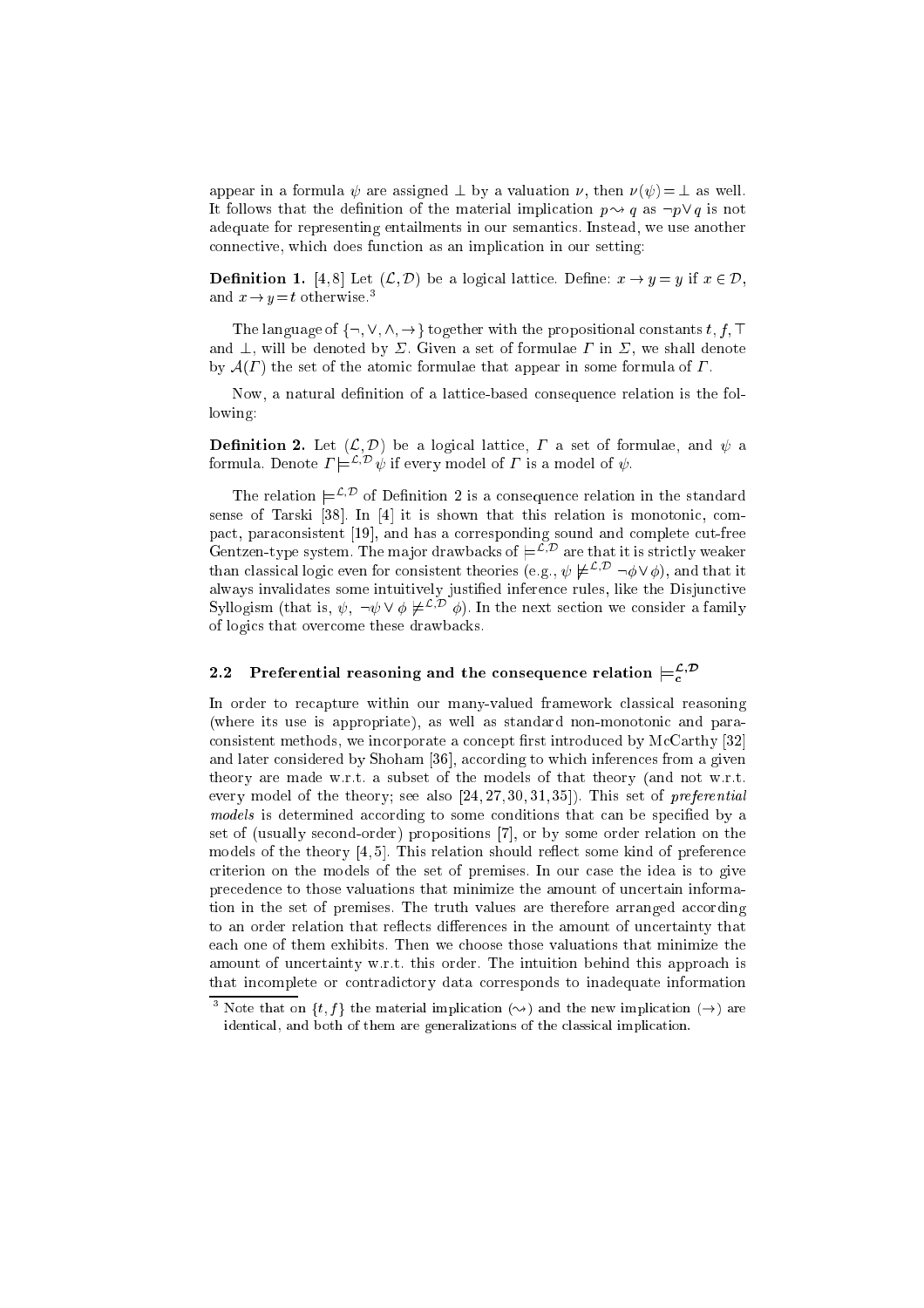about the real world, and therefore it should be minimized. Next we formalize this idea.

 $\equiv$  -construction order that if y can also the set construction of  $\mu$  ,  $\sim$   $\mu$  for every  $x_1, x_2, y \in L$  s.t.  $x_1 \nless x_2, x_2 \nless x_1$ , and  $y < x_1$ .

Proposition 1. [28℄ Let <sup>&</sup>lt; be <sup>a</sup> partial order on L. The fol lowing onditions are equivalent:

- a) <sup>&</sup>lt; is modular.
- $\mathcal{F}$  for every  $\mathcal{F}$  . In all,  $\mathcal{F}$  if  $\mathcal{F}$  is a set of  $\mathcal{F}$  , we are the substitution of  $\mathcal{F}$

**c**) Inere is a totally ordered set L with a strict order  $\prec$  and a function  $q: L \to L$ s.t. x1 < x2 <sup>i</sup> g(x1)g(x2).

**Demition 4.** An *inconsistency order*  $\leq_c^{\infty}$  on a logical lattice  $(L, D)$  is a wellfounded modular order on  $L$ , with the following properties:

**a**)  $\iota$  and  $\jmath$  are minimal and  $\top$  is maximal w.r.t.  $\leq_{c}$   $\vdots$  ,

- **b**) if  $\{x, \neg x\} \subseteq D$  while  $\{y, \neg y\} \not\subseteq D$ , then  $x \not\leq_c$ ; y,
- c) x and  $\neg x$  are either equal or  $\leq_c$ . Incomparable.

Inconsistency orders are used here for grading uncertainty in general, and inconsistency in particular. Intuitively, the meaning of  $x \leq_c y$  is that formulae that are assigned x are more definite than formulae with a truth value y. Modularity is needed for assuring a proper grading of the truth values.<sup>4</sup> Condition (b) in Definition 4 assures that truth values that intuitively represent inconsistent data will not be considered as more consistent than those ones that correspond to onsistent data. The last ondition makes sure that any truth value and its negation have the same degree of  $(in)$ consistency.

Example 3. FOUR has four in
onsisten
y orders:

- **a)** The degenerated order,  $\lt_{c_0}$ , in which  $t, f, \perp$ ,  $\perp$  are all incomparable.
- $\mathbf{b}$ )  $\langle \xi_1, \xi_2 \rangle$  in which  $\pm$  is considered as minimally inconsistent:  $\{i, j, \pm\} \langle \xi_1, \xi_2 \rangle$
- ${\bf c}$ )  $\leq_{c_2}$ , in which  $\perp$  is maximally inconsistent:  $\{t, J\} \leq_{c_2} \{ +, \perp \}$ .
- $\mathbf{d}$ )  $\mathbf{S}_{c_3}$ , in which  $\perp$  is an intermediate level of inconsistency:  $\{t, J\} \mathbf{S}_{c_3} \perp \mathbf{S}_{c_4}$ .

In the rest of the paper we shall ontinue to use the notations of Example 3 for denoting the inconsistency orders in  $\mathcal{FOUR}$ .

Given an inconsistency order  $\leqslant_c^+$  on a logical lattice  $(\mathcal{L},\mathcal{D}),$  it induces an equivalence relation on  $L$ , in which two elements in  $L$  are equivalent iff they are equal or  $\leq_c^2$ , -incomparable. For every  $x \in \mathcal{L}$ , we denote by [x] the equivalence class of  $x$  with respect to this equivalence relation. I.e.,

 $[x] = \{y \mid y = x, \text{ or } x \text{ and } y \text{ are } \leq_c^{\infty}$ . Incomparable  $\}$ .

The order relation on these lasses is dened as usual by representatives: we denote  $[x] \leq_{c}^{p+1} [y]$  in either  $x \leq_{c}^{p+1} y$ , or x and y are  $\leq_{c}^{p+1}$ -incomparable. It is

That is, to eliminate orders such as  $\{ \{t\}, \{t\} \prec \bot \prec \bot \}$ , in which  $\bot$  and  $\bot$  are not comparable with  $t$ , while they are comparable with  $\neg t$ .

 $^\circ$  As usual, we use the same notation to denote the order relation among equivalence lasses and the order relation among their elements.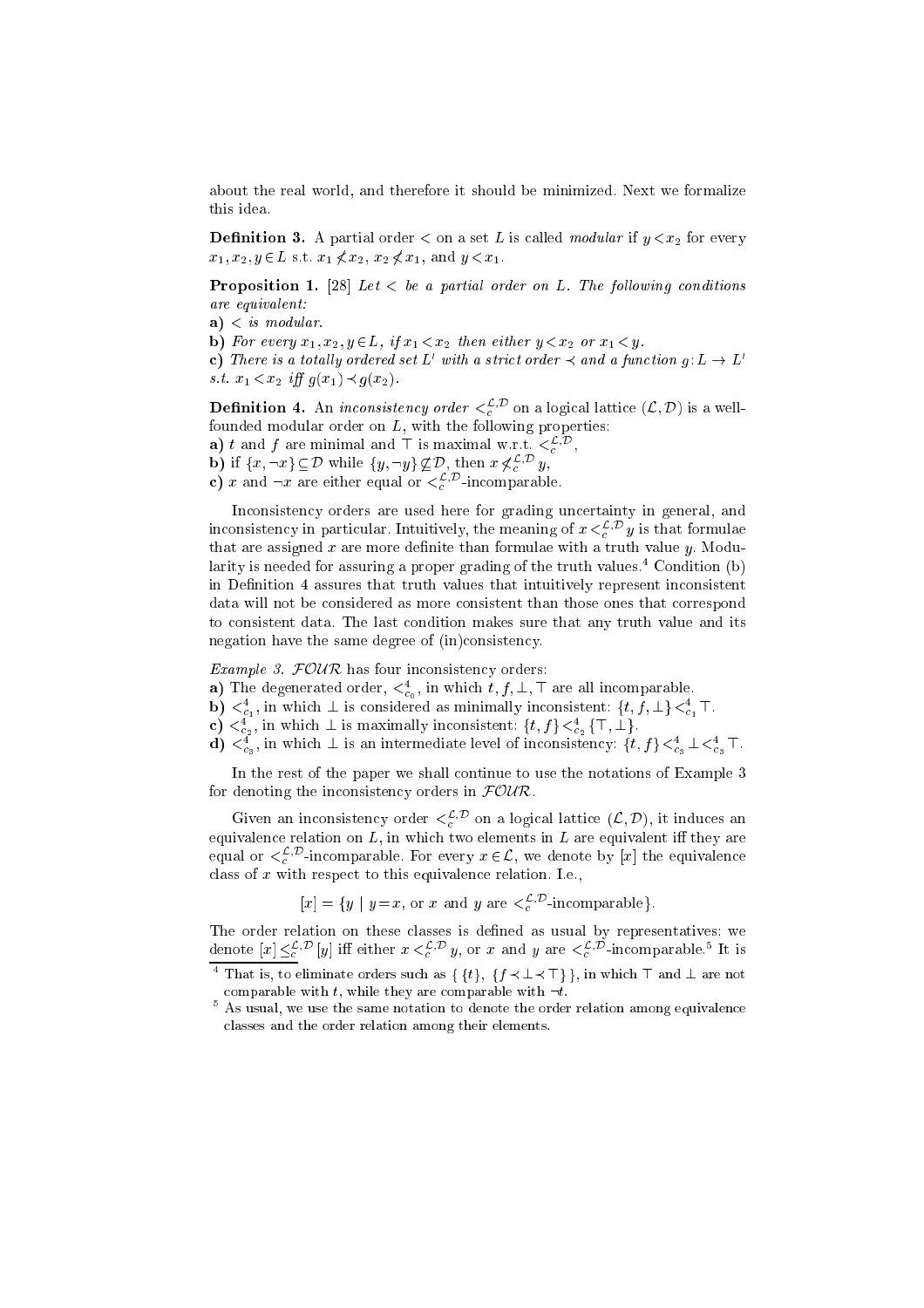easy to verify that this definition is proper, *i.e.* it does not depend on the choice of the representatives.

An inconsistency order on  $(L, D)$  induces the following pre-order on  $V^-$ :

**Definition 5.** Let  $\leqslant$   $\varepsilon$ <sup>, b</sup> be an inconsistency order on  $(L, D)$ , and let  $\nu_1, \nu_2 \in V^-$ . **a**)  $\nu_1 \leq c$   $\cdots \leq c_2$  in for every atom p,  $\nu_1(p) \leq c$   $\nu_2(p)$ . **b**)  $\nu_1 \leq c$   $\nu_2$  if  $\nu_1 \leq c$   $\nu_2$  and there is an atom q s.t.  $\nu_1(q) \leq c$   $\nu_2(q)$ .

**Definition 6.** Let  $\leqslant_{c}^{\infty}$  be an inconsistency order in a logical lattice  $(\mathcal{L}, \mathcal{D}).$  The set of the *c*-most consistent models of a set  $\Gamma$  of formulae in  $\Sigma$  (abbreviation: the c-mcms of  $\Gamma$ ) are the minimal inconsistent models of  $\Gamma$ , i.e.:

 $\mu(L, \leq_{c}^{c})^{\perp}$  = { $\nu \in mod(L)$  |  $\neg \exists \mu \in mod(L)$  s.t.  $\mu \leq_{c}^{c}$   $\neg \nu$  }.

Now we can refine the inference process, defined by the lattice-based conse $q$ uence relation  $\rightleftharpoons$  (Definition 2). Instead of considering every possible model of the premises, we take into account only the  $c$ -most consistent ones.

**Demition 7.** Let  $\leqslant$   $\frac{1}{c}$ , be an inconsistency order on a logical lattice  $(L, D)$ . Denote:  $I = e^{i\theta}$  if every c-mean of I is a model of  $\psi$ .

 $\emph{Example 4.}$  Consider one direction of the barber paradox:

= f:shaves(in), x) = f:shaves(Barber; x); x)

Denote by  $\nu_1, \nu_2$ , and  $\nu_3$  the valuations that assign t,  $\bot$ , and  $\top$  (respectively) to the assertion shaves (Barber, Barber). Using  $\text{FOUR}$  as the underlying logical lattice, we have that  $(1, \leq_{c_2}) = (1, \leq_{c_3}) = \{v_1\}, (1, \leq_{c_1}) = \{v_1, v_2\},$  and  $\mathbb{P}(I_1,\leq_{c_0}^-)=\{\nu_1,\nu_2,\nu_3\}$ . Inus,  $I_1\not\equiv_{c_i}^-$  shaves(Barber, Barber) when  $i=0,1,2$ while  $I\models_{c_i}$  shaves(Barber, Barber) when  $i=$  2, 3.

# 3Embedding in four-valued logi
s

Four-valued reasoning may be traced back to the 1950's, where is has been investigated by a number of people, including Bialynicki-Birula  $[16]$ , Rasiowa  $[17]$ , and Kalman [25]. Later, Belnap [13,14] introduced a corresponding four-valued algebraic structure (denoted here by  $FOUR$ ) for paraconsistent reasoning. Theorem 1 below, which is our main result here, shows that this structure is canonical for reasoning with graded uncertainty. Following [5], this is another evidence for the robustness of four-valued logi
s as representing ommonsense reasoning.

**Definition 8.**  $V^-$  is stoppered w.r.t.  $\leq_C^{\sim}$  if for every 1 and every  $\nu \in \text{mod}(I)$ , either  $\nu \in \{1, \leq_{c'}^{-1}\}$ , or there is an  $\nu \in \{1, \leq_{c'}^{-1}\}$  s.t.  $\nu \leq_{c'}^{-1} \nu$ .

there we assume that formulae with variables are universally quantified. Consequently, a set of assertions  $\Gamma$ , containing a non-grounded formula,  $\psi$ , is viewed as representing the orresponding set of ground formulae, formed by substituting for each variable that appears in  $\psi$ , every element in the relevant Herbrand universe.

The notion "stopperdness" is due to Mackinson [31]. In [27] the same property is alled smoothness .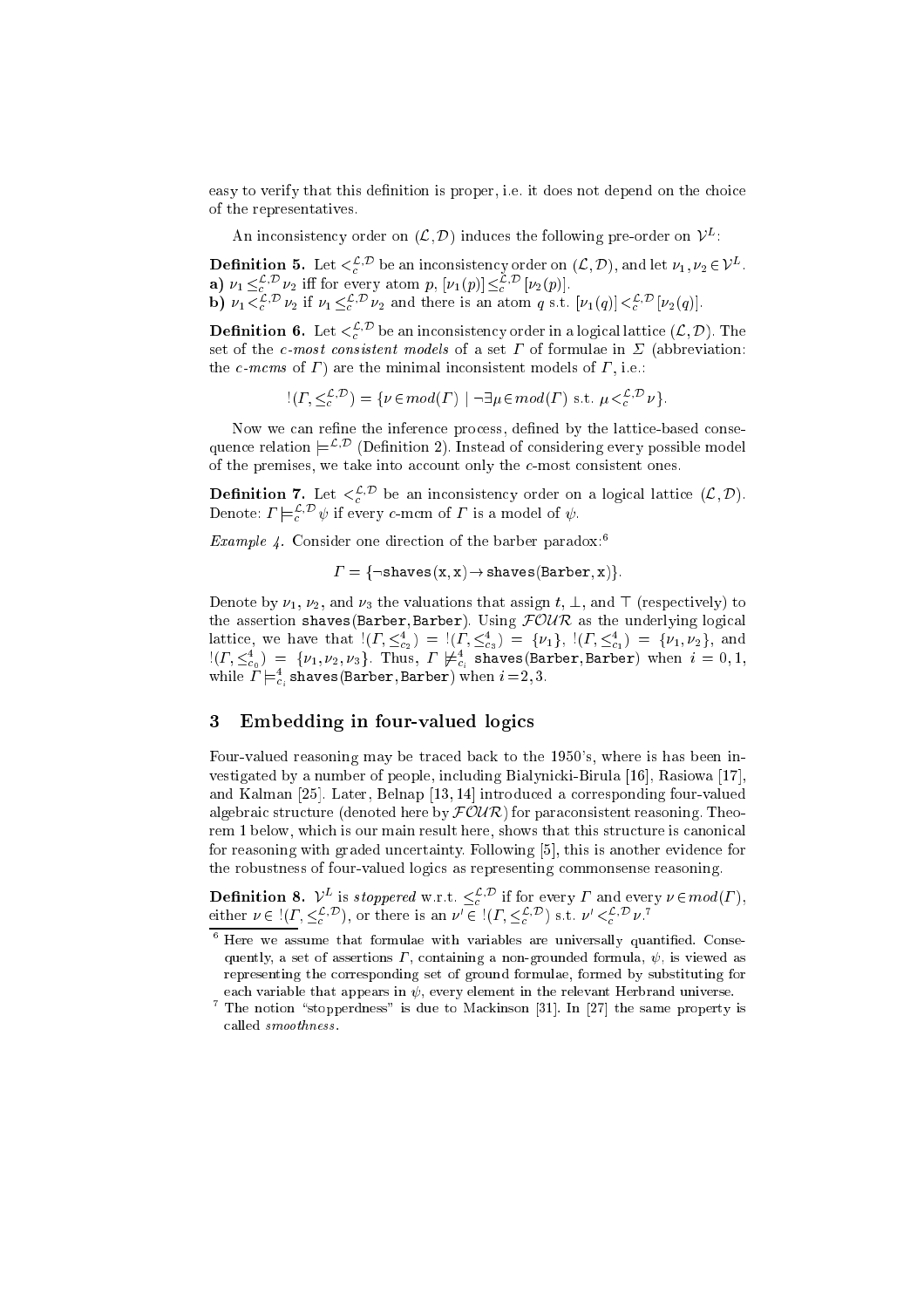Note that in case that  $V^-$  is well-founded w.r.t.  $\leq_c^P$  (i.e.,  $V^-$  does not have an innificity descending chain w.r.t.  $\leq_c^{\sim}$  ), then it is in particular stoppered.

**Theorem 1.** Let  $\leq_c^{\sim}$  be an inconsistency order on a logical lattice  $(L, D)$  such  $_{\small\textrm{that}}$   $_{V^-}$  is stoppered (with respect to the induced order on valuations). Then  $I \models_c^{\neg} \forall$  if  $I \models_{c_i}^{\neg} \psi$  for some  $0 \leq i \leq \delta$ .

In the rest of this se
tion we prove Theorem 1. First, we onsider some notations and definitions.

e (Little 20. Given a long-til lattice) into the divided into the second into the divided into the second the following four sets:

$$
\mathcal{T}_t^{\mathcal{L}, \mathcal{D}} = \{ x \in L \mid x \in \mathcal{D}, \neg x \notin \mathcal{D} \}, \qquad \mathcal{T}_f^{\mathcal{L}, \mathcal{D}} = \{ x \in L \mid x \notin \mathcal{D}, \neg x \in \mathcal{D} \},
$$
  

$$
\mathcal{T}_T^{\mathcal{L}, \mathcal{D}} = \{ x \in L \mid x \in \mathcal{D}, \neg x \in \mathcal{D} \}, \qquad \mathcal{T}_\perp^{\mathcal{L}, \mathcal{D}} = \{ x \in L \mid x \notin \mathcal{D}, \neg x \notin \mathcal{D} \}.
$$

Henceforth we shall usually omit the superscripts, and write  $\mathcal{T}_t, \mathcal{T}_f, \mathcal{T}_\top, \mathcal{T}_\bot$ .

Denition 10. Let (L; D) be <sup>a</sup> logi
al latti
e. Denote:

$$
\min_{\leq \frac{\mathcal{E}}{c}, \mathcal{D}} \mathcal{T}_x = \{ y \in \mathcal{T}_x \mid \neg \exists y' \in \mathcal{T}_x \text{ s.t. } y' < \frac{\mathcal{E}}{c}, \mathcal{D} y \} \quad (x \in \{t, f, \top, \bot\})
$$
\n
$$
\Omega_{\leq \frac{\mathcal{E}}{c}, \mathcal{D}} = \min_{\leq \frac{\mathcal{E}}{c}, \mathcal{D}} \mathcal{T}_t \cup \min_{\leq \frac{\mathcal{E}}{c}, \mathcal{D}} \mathcal{T}_f \cup \min_{\leq \frac{\mathcal{E}}{c}, \mathcal{D}} \mathcal{T}_\bot \cup \min_{\leq \frac{\mathcal{E}}{c}, \mathcal{D}} \mathcal{T}_\top
$$

 $\blacksquare$  . Suppose that  $\blacksquare$  and  $\blacksquare$  and  $\blacksquare$  also logically that  $\blacksquare$  are two logical contracts to the two logic  $\blacksquare$  $x_i$  is some element in  $L_i$  and  $\nu_i$  is a valuation onto  $L_i$   $(i=1, 2)$ .

**a**)  $x_1$  and  $x_2$  are *similar* if  $x_1 \in T_u^{-1, -1}$  implies that  $x_2 \in T_u^{-2, -2}$   $(y \in \{t, f, +, \perp\})$ .  $\alpha$  ) 1 and 2 are similar if for every atom p, 1(p) 1(p) are significant contracts.

r al proposition 2. Let  $\{X_{i}\}_{i=1}^{n}$  and  $\{X_{i}\}_{i=1}^{n}$  be two logical contracts when all proposition that  $1$  and 2 are two similar valuations on  $\pm 1$  and  $\pm 2$  (respectively). Then  $f$  is every formula , 10 and 2012 and 2012 are similar.

*Proof.* By an induction on the structure of  $\psi$ .

*Proof* (of Theorem 1). We shall denote by  $m_x$  some element in  $\min_{\zeta \in \mathcal{P}} |T_x|$ . <sup>x</sup> (x <sup>2</sup> <sup>f</sup>t; f ; >; ?g), and by ! : <sup>L</sup> ! ft; f ; <sup>&</sup>gt;; ?g the \
ategorization" fun
tion:  $\mathcal{L}(\mathcal{Y})=\mathcal{X}$  is the rest of the rest of the proof we shall absolute  $\mathcal{Y}$  . Lie  $\mathcal{Y}$ onsist only of elements in the shall refer to the shall refer to the single construction in the sight  $\lambda$  .

-

**Lemma 1.** If  $M \in \{ (1, \leq_c)^\circ \}$  then for every atom p,  $M(p) \in \Omega_{\leq \frac{p}{2},p}$ .

 $\overline{\phantom{a}}$ 

 $P \rightarrow P$ , suppose that the some atom posses  $P$  of the  $\mathcal{L}(p)$   $\mathcal{L} \rightarrow \mathcal{L}(p)$  , then, assumed that  $M(p_0) \in T_x$ , there is an element  $m_x \in \min_{\zeta \in \zeta} \mathcal{F}_{x}$  is s.t.  $m_x \leq_c^{\infty}$ . M(p<sub>0</sub>). -Consider the following valuation:

$$
N(p) = \begin{cases} m_x & \text{if } p = p_0 \\ M(p) & \text{if } p \neq p_0 \end{cases}
$$

N is similar to M, and so, by Proposition 2, <sup>N</sup> is also a model of . Moreover,  $\Box$  $N \leq_{c}^{N} M$ , thus  $M \notin \{1, \leq_{c}^{N}\}$  $c$  ).  $c$  is a set of  $c$  is a set of  $c$  is a set of  $c$  is a set of  $c$  is a set of  $c$  is a set of  $c$  is a set of  $c$  is a set of  $c$  is a set of  $c$  is a set of  $c$  is a set of  $c$  is a set of  $c$  is a set of  $c$  is

rote that the fact that  $\nu$  is a *prime* filter is crucial here.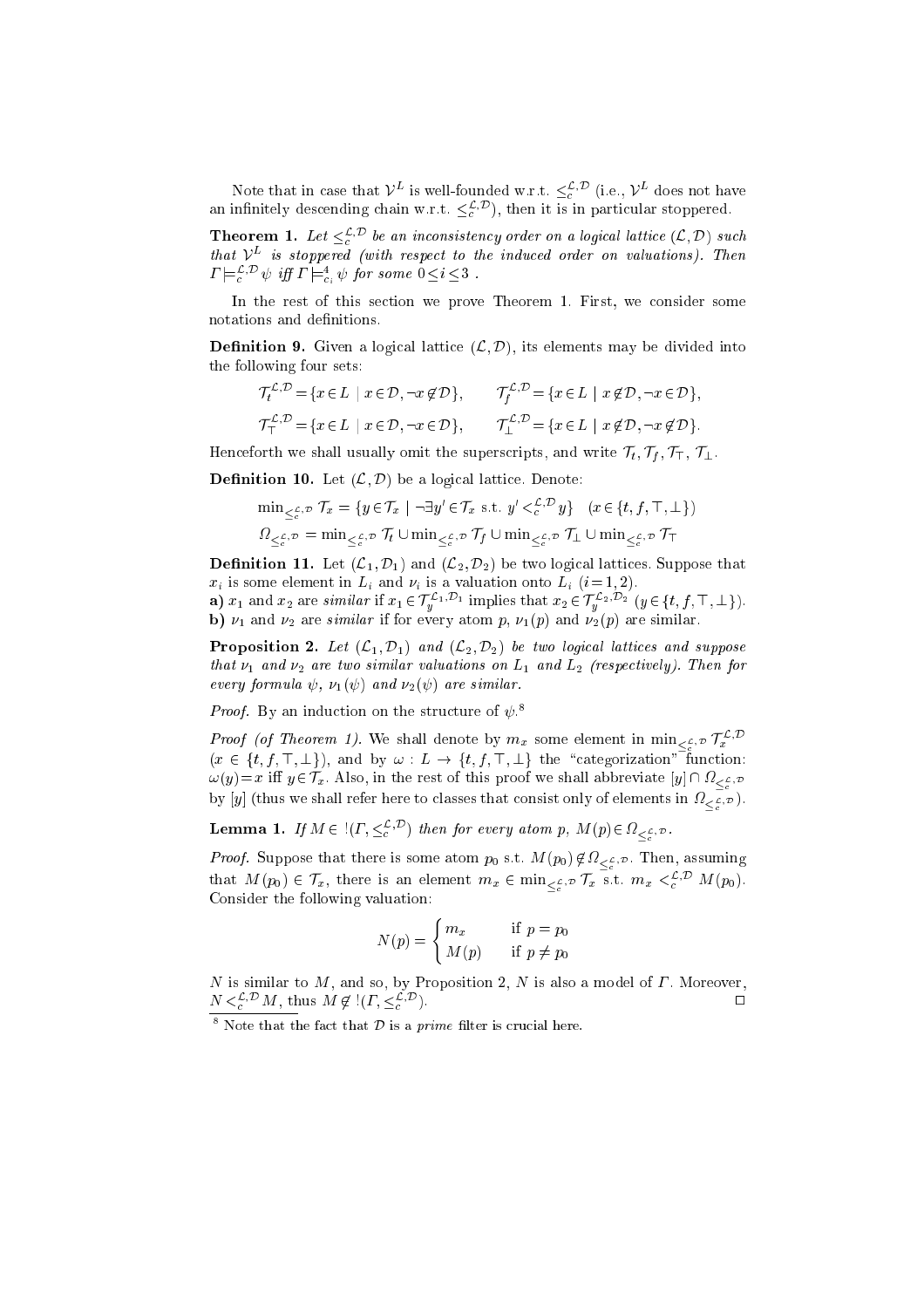Now, since  $\leq_c^c$ . is well-founded and since  $I_x$  is nonempty for every  $x \in$ ft; for its indicate  $f(x)$  is non-minuted as well, and so there is at least one electronic and so the ment of the form m $x$  for every x 2 ft; f ;  $\alpha$  , it is it is it is that form  $\alpha$  $m_x, m_x \in \min_{\leq \varepsilon, \mathcal{P}} |x, |m_x| = |m_x|$  (otherwise either  $m_x < \varepsilon$ )  $m_x$  or  $m_x > \varepsilon$ )  $m_x$ , and so either  $m_x \notin \min_{\zeta \in \mathcal{P}} f_x$  or  $m_x \notin \min_{\zeta \in \mathcal{P}} f_x$ ). It follows, therefore, that there are no more than three equivalence classes in  $\varOmega_{\leq \frac{\rho}{2},\mathcal{D}}$ :

mind state with the state with the state with the state of the state of the state of the state of the state of -where m? is some element of minL;D T?, and m> is some element of minL;D T>. is a mong the among the among the among the among the among the among the among the among the among the among t and in the following one. It follows, the internal one of the internal control that the internal control one in

$$
\begin{aligned}\n0. \ [t] &= [m_\perp] = [m_\top], \\
1. \ [t] &= [m_\perp] <_{c}^{\mathcal{L}, \mathcal{D}} [m_\perp], \\
2. \ [t] <_{c}^{\mathcal{L}, \mathcal{D}} [m_\perp] = [m_\top], \\
3. \ [t] <_{c}^{\mathcal{L}, \mathcal{D}} [m_\perp] <_{c}^{\mathcal{L}, \mathcal{D}} [m_\top].\n\end{aligned}
$$

in List of the following orders: the following orders:  $\alpha$ 

if the order relation among the international complete  $\alpha$  in  $\alpha$   $\beta$  in the substitution of case *i* above  $(0 \le i \le 3)$  we say that the inconsistency order  $\leq^{\mathcal{L}, \mathcal{D}}_{c}$  is of type *i*.<sup>9</sup>

**Lemma 2.** If  $\leq$ <sup>2</sup> is an inconsistency order of type i, then for every m, m  $\in$  $\mathcal{L}_{\leq c}$ ,  $\mathcal{L}_{\leq c}$ ,  $[m]$   $\leq c$ ,  $[m]$   $[y]$   $[\omega(m)]$   $\leq c$ <sub>i</sub>  $[\omega(m)]$ .

Proof. Immediate from the denition of in
onsisten
y order of type i, and the definition of  $\leq_{c_i}$ . <sup>2</sup>

**Lemma 5.** If  $\leq_c$  is an inconsistency order of type i in  $(L, D)$ , then  $\equiv_c$  is the same as  $\equiv_{\alpha}$ .

*Proof.* Suppose that  $I \models_c^c \in \psi$  but  $I \not\models_{c_i}^c \psi$ . Then there is a  $c_i$ -mcm  $M$  or 1 s.t.  $M^-(\psi) \not\in \{t, +\}$ . Now, for every atom p let  $M^-(p)$  be some element in  $\min_{z \in \mathcal{P}} f_M A(p)$ . I hus  $\omega \circ M = M$ ; and  $M$  is similar to  $M$ . By Proposition 2,  $M^L$  is a model of  $\Gamma$  and it is not a model of  $\psi$ . To get a contradiction to  $\Gamma\models_c^{\mathcal{L}, \mathcal{D}}\psi,$ it remains to snow, then, that  $M^-$  is a c-mcm of  $I$  -in  $(\mathcal{L}, \mathcal{D})$ . Indeed, otherwise by stopperdness there is a c-mcm  $N^-$  of T s.t.  $N^- \leq c$ .  $M^-$ . So for every atom  $[p, [N^-(p)] \leq_c^{\infty}]^2 [M^-(p)],$  and there is an atom  $p_0$  s.t.  $[N^-(p_0)] \leq_c^{\infty}]^2 [M^-(p_0)].$ Let  $N^+ = \omega \circ N^-$ . Again,  $N^-$  is similar to  $N^-$ , therefore it is a (four-valued) model of *I* . Also, by the definition of *M*, for every atom *p*,  $M^-(p) \in \Omega_{\leq \frac{p}{p}}$  and by Lemma 1,  $vp \sim (p) \in \Omega_{\leq \frac{p}{2},p}$ . Thus, by Lemma 2,

$$
[N^4(p)] = [\omega \circ N^L(p)] \leq_{c_i}^4 [\omega \circ M^L(p)] = [M^4(p)].
$$

Also, by the same lemma,

- 0

 $[N^-(p_0)] = [\omega \circ N^-(p_0)] \leq_{c_i} [\omega \circ M^-(p_0)] = [M^-(p_0)].$ 

In particular, for every  $0 \le i \le 3$ , the inconsistency order  $\le_{c_i}$  in  $\text{FOLK}$  is of type *i*.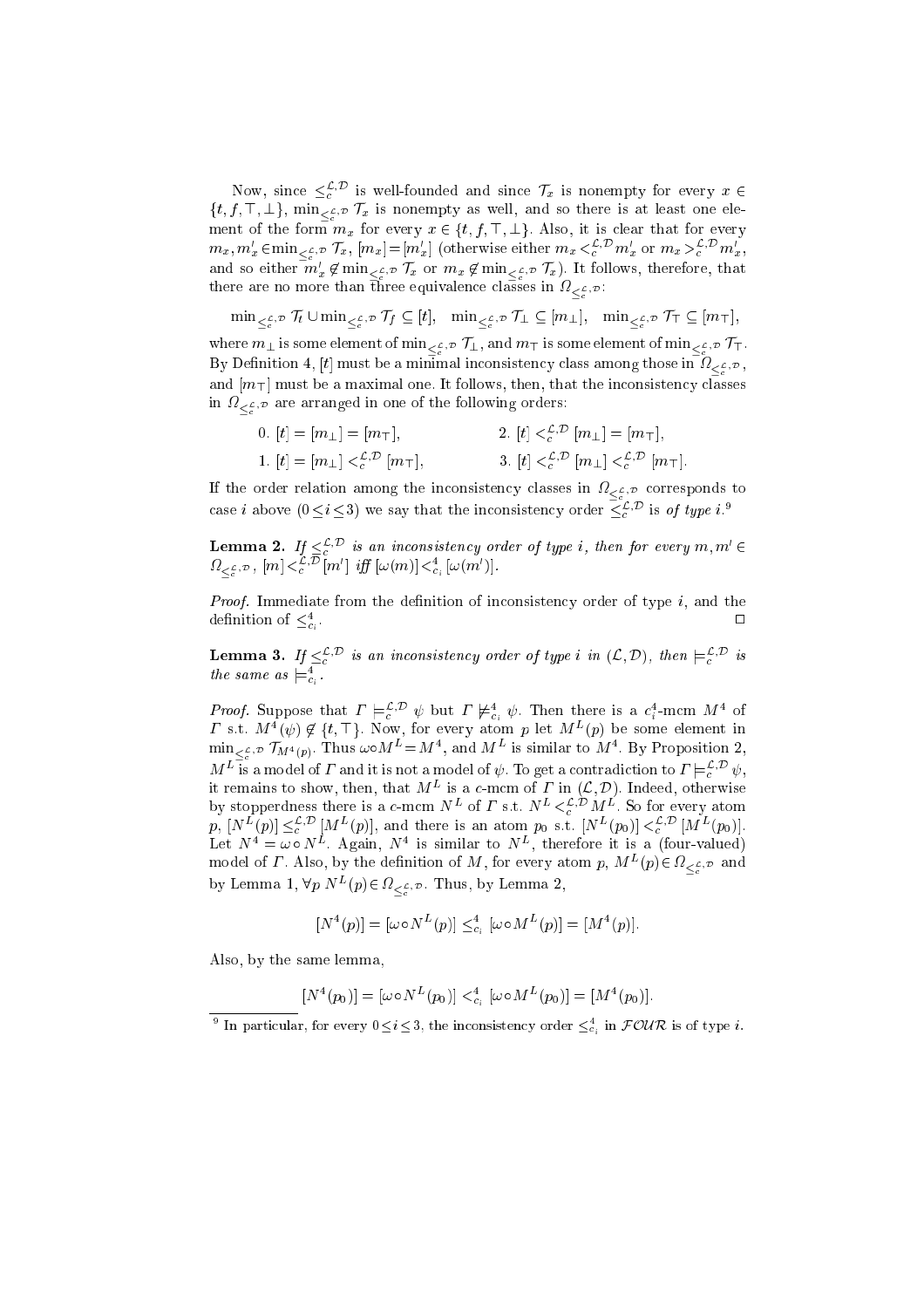It follows that  $N \leq C_{\epsilon_i} M \leq N$ , but this contradicts the assumption that  $M \leq S$  is a  $c_i$ -mcm or  $\scriptstyle I$  .

For the converse, suppose that  $I \models_{e_i} \psi$ , but  $I \not\models_{e'} \neg \psi$ . Then there is a c-mcm  $m$  of  $I$  in  $(L, D)$  s.t.  $m \mid (\psi) \notin D$ . Define, for every atom  $p, m \mid (\psi) = \omega \circ m \mid (\psi)$ . By the definition of  $\omega$ , M<sub>4</sub> is similar to M<sub>4</sub> and so M<sub>4</sub> is a model of F in FOUR, but it is not a model of  $\psi$ . It remains to snow, then, that  $M^+$  is a  $c_i$ -mem of 1. Indeed, otherwise there is a model  $N^+$  of 1 s.t.  $N^+ \leq_{c_i} M^+$ , that is, for every atom  $p \; [\textit{N}^-(p)] \leq_{c_i} [\textit{M}^-(p)],$  and there is an atom  $p_0$  for which this inequality is strict:  $[Y^-(p_0)] <_{c_i} [M^-(p_0)]$ . Now, for every atom p, let  $N^-(p)$  be some element In min<sub> $\leq \frac{p}{c}$ ,  $\mathcal{D} \left[ N^4(p) \right]$ . Thus  $\omega o_N = N^2$ , and  $N^2$  is similar to  $N^2$ . By Proposition 2,</sub>  $N^-$  is in particular a model of  $I$  in  $(L, D)$ . Moreover, for every atom  $p$ ,

$$
[\omega \circ N^{L}(p)] = [N^{4}(p)] \leq_{c_i}^{4} [M^{4}(p)] = [\omega \circ M^{L}(p)].
$$

Now, by the definition of  $N^-$  we have that for every atom  $p, N^-(p) \in \Omega_{\leq \mathcal{L},\mathcal{D}}$  , and by Lemma 1,  $M^L(p) \in \Omega_{\leq \frac{\mathcal{L}}{2},p}$  as well. Hence, by Lemma 2,  $[N^L(p)] \leq_{\mathcal{L}}^{\mathcal{L}}, \overline{\mathcal{D}}[M^L(p)].$ Similarly,

$$
[\omega \circ N^{L}(p_0)] = [N^4(p_0)] <_{c_i}^4 [M^4(p_0)] = [\omega \circ M^{L}(p_0)]
$$

and again this entails that  $[Y^-(p_0)] < \frac{1}{c}$ ,  $[M^-(p_0)]$ . It follows that  $N^- < \frac{1}{c}$ ,  $[M^-, M^-]$ but this contradicts the assumption that  $M^-$  is a c-mem of  $I$  in  $(L, D)$ . This concludes the proof of Lemma 3 and Theorem 1.  $\Box$ 

Note 1. The proof of Theorem 1 also indu
es a simple algorithm for determining whi
h one of the four-valued onsequen
e relations is the same as a given consequence relation of the form  $\models_c^{\rightarrow\rightarrow}$ : given an inconsistency order  $\leq_c^{\rightarrow\rightarrow}$  in لانا الـ الانتاج التي تالي حالي المنتجم العام المنتجم التي تتي تتعامل المنتجم المنتجم المنتجم العام الأربع المحر then  $\models_c^{\mathcal{L}, \mathcal{D}} = \models_{c_0}^4$ . Otherwise, if  $[m_1] = [t]$ , then  $\models_c^{\mathcal{L}, \mathcal{D}} = \models_{c_1}^4$ . Otherwise, if  $[m_{\perp}] = [m_{\perp}],$  then  $\models_{c}$ ;  $\models \models_{c_2}$ . Otherwise,  $\models_{c}$ ;  $\models \models_{c_3}$ .

# 4Reasoning with  $\models_c^{\mathcal{L},\mathcal{D}}$

We conclude by briefly considering some basic properties of  $\equiv_{c}^{\infty}$ . In what follows we assume stopperdness, and so, by Theorem 1, it is sufficient to consider  $_{\mathcal{F}}$ OUR and the four corresponding consequence relations  $\models_{e_i}^{\cdot} (i=0,\ldots,3)$ . First, we consider the relative strength of these logics:

Proposition 3. Let be <sup>a</sup> set of formulae and a formula in .

i

- **a**) The consequence relations  $\equiv_{c}$ ,  $0 \leq i \leq 3$ , are all all event.
- **b**) for every  $1 \leq i \leq 3$ , if  $I \models_{c_0} \psi$  then  $I \models_{c_i} \psi$ .
- **c**) is one of  $\models_{c_1}^{\cdot}, \models_{c_2}^{\cdot},$  and  $\models_{c_3}^{\cdot},$  is stronger than the other.

<sup>10</sup> Most of the propositions in this section easily follow from similar results concerning modular preferential relations, considered in [1]. Due to space limitations, corresponding proofs are omitted.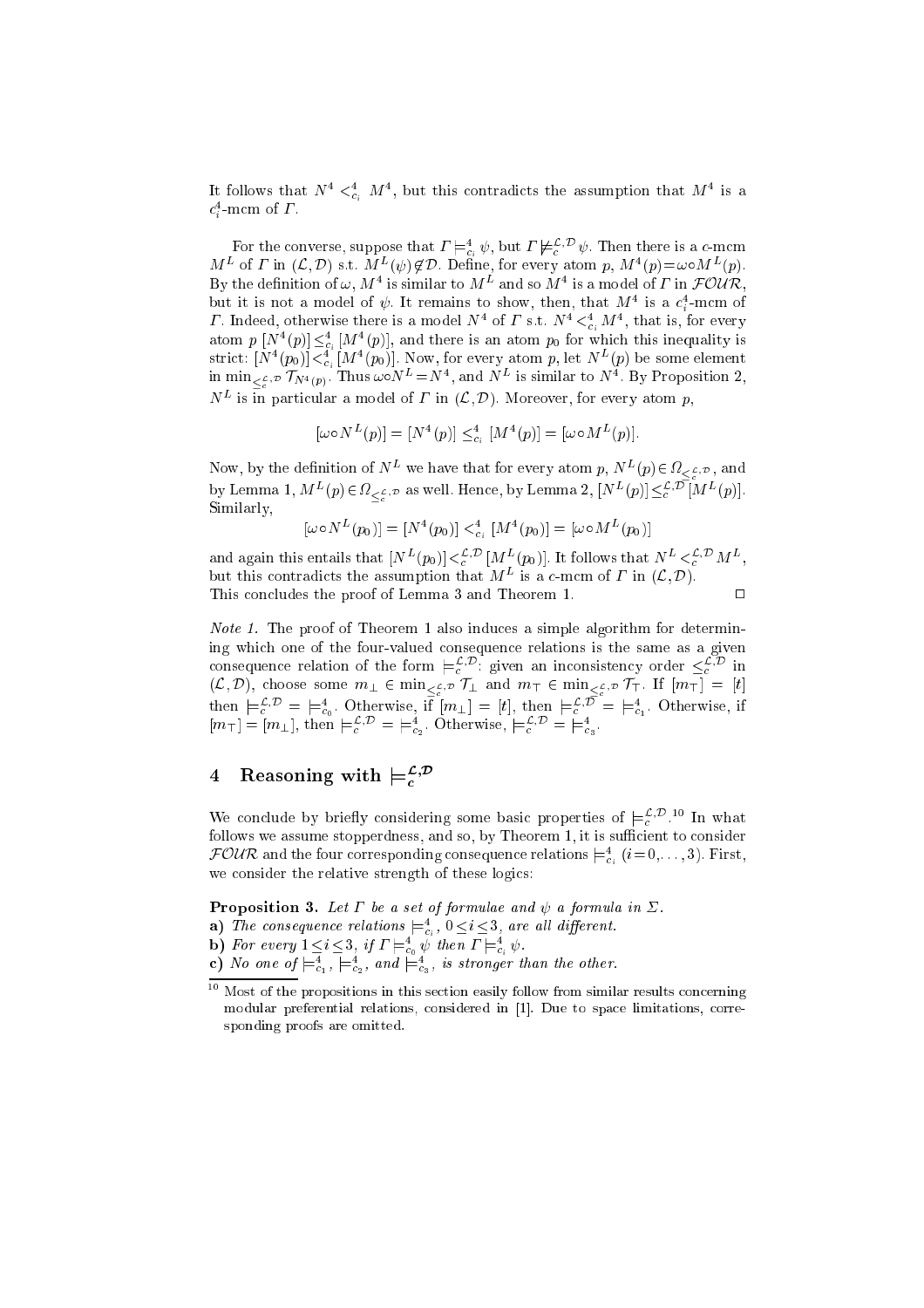In what follows we shall write  $\models^+$  for the classical consequence relation, and  $\models$ <sub>c</sub> for any one of  $\models$ <sub>c<sub>i</sub></sub>,  $0 \le i \le s$ . As the next proposition shows, reasoning with  $\models$  does not reduce to triviality when the set of premises is not consistent.

**Proposition 4.**  $\equiv_c$  is paraconsistent.

**Proposition 5.** If  $I \vDash_{c} \psi$  then  $I \vDash_{c} \psi$ .

The converse of Proposition 5 is not true in general. For instance, excluded middle is not vand w.r.t.  $\models_{c_0}$  and  $\models_{c_1}$ . However, with respect to the other basic four-valued consequence relations, the converse of Proposition 5 does hold.

Proposition 6. Let be <sup>a</sup> lassi
al ly onsistent theory. Then for every formula  $\psi$  in  $\vartriangle$  we have that  $I \models^{\neg} \psi$  iff  $I \models^{\neg}_{c_2} \psi$  iff  $I \models^{\neg}_{c_3} \psi$ .

By Propositions 4 and 6, it follows that with (any onsequen
e relation of the form  $\models_c^e$  that is equivalent to  $\models_{c_2}^e$  and  $\models_{c_3}^e$  one can draw classical con- $\mathbf{I}$  ally is not onsistent the set of one set of one set of one set of one set of one set of one set of one set of one set of one set of one set of one set of one set of one set of one set of one set of one set of one "exploded" when the theory becomes inconsistent. Batens  $[10]$  describes this property as an "oscillation" between some lower limit (paraconsistent) logic and an upper limit (
lassi
al) logi
.

**Proposition** *i*.  $\models_{c_0}^{\sim}$  is a monotonic consequence relation, while  $\models_{c_i}^{\sim}$ ,  $i = 1, 2, 3$ ,

The last proposition implies that unless the inconsistency order is degenerated,  $\equiv$ <sub>c</sub> $\cdot$  is not monotonic, thus it is not a consequence relation in the sense of Tarski [38]. In such cases it is usual to require a weaker condition:

**Proposition 8.** [24,24]  $\equiv$ <sub>c</sub> satisfies cautious left monotonicity: if  $I \equiv$ <sub>c</sub>  $\psi$  and  $I \vDash_{c} \varphi$ , then  $I, \psi \vDash_{c} \varphi$ .

A desirable property of non-monotonic consequence relations is the ability to preserve any on
lusion when learning about a new fa
t that has no in
uen
e on the set of premises. Consequen
e relations that satisfy this property are alled *rational* [28]. The next proposition shows that  $\equiv_{\alpha}^{\infty}$  ( $i = 0, \ldots, 3$ ) are rational.

 $\circ$ 

**Proposition 9.** If  $I \models_{\varepsilon} \psi$  and  $A(I \cup \{\psi\}) \cap A(\psi) = \psi$ , then  $I, \psi \models_{\varepsilon} \psi$ .

Intuitively, the second condition in Proposition 9 guarantees that  $\phi$  is 'irrelevant' for  $\Gamma$  and  $\psi$ . The intuitive meaning of Proposition 9 is, therefore, that the reasoner does not have to retract  $\psi$  when learning that  $\phi$  holds.

Note 2. In order to assure rationality, Lehmann and Magidor [28℄ introdu
ed the rule of *rational monotonicity*: if  $\Gamma \sim \psi$  then  $\Gamma, \phi \sim \psi$ , unless  $\Gamma \sim \neg \phi$ .

Rational monotonicity may be considered as too strong for assuring rationality, and many general patterns of nonmonotonic reasoning do not satisfy this rule. For instance,  $\equiv$   $_{\circ}$  is rational (Proposition 9), but it does not satisfy rational  $-1$ monotoni
ity (
onsider, e.g., = fp; q!:pg, = :p!:q, and = q).

 $\Gamma$  - Recall that  $\mathcal{A}(I)$  is the set of atomic formulae that appear in some formula of  $I$  .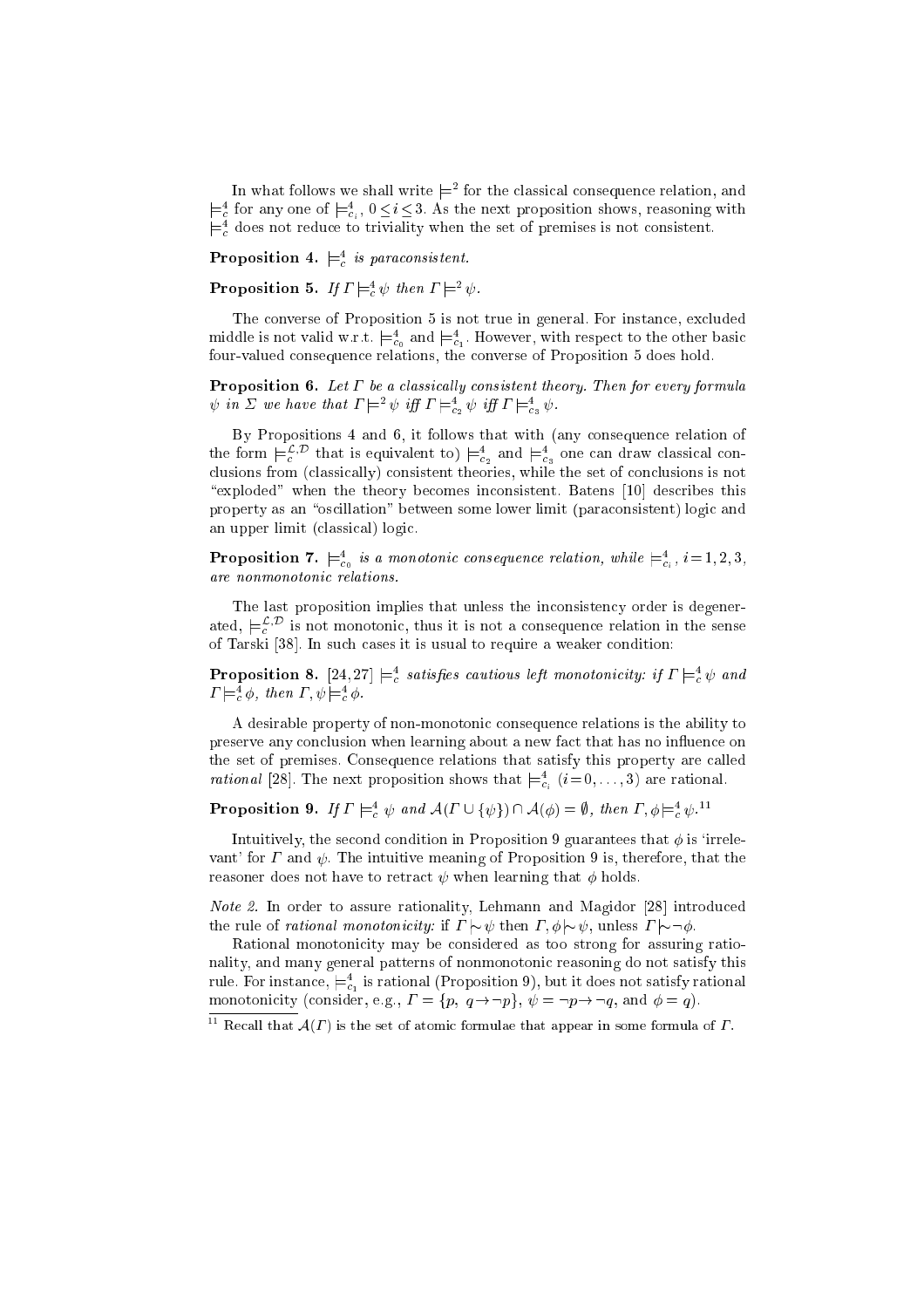In terms of Batens  $[10, 11]$ ,  $\models_{c_2}$  and  $\models_{c_3}$  are also *adaptive*, i.e.: if it is possible to distinguish between a onsistent part and an in
onsistent part of a given theory, then every assertion that classically follows from the consistent part, and is not related to the inconsistent part, is also a  $\equiv$   $\frac{1}{4}$ -consequence  $(i=2,3)$  of the whole theory. Thus, as the following proposition shows,  $\models_{c_2}^4$  and  $\models_{c_3}^4$  presuppose a consistency of all the assertions 'unless and until proven otherwise'.

**Proposition 10.** Let  $I = I \cup I$  be a set of formulae in  $\geq s.t.$  I is classically consistent and  $A(I_-) \cup A(I_-) = \emptyset$ . Then for every  $\psi$  s.t.  $A(\psi) \cup A(I_-) = \emptyset$ , the fact that  $1 \vDash \psi$  entairs that  $1 \vDash_{c_2} \psi$  and  $1 \vDash_{c_3} \psi$ .

We conclude by noting that consequence relations of the form  $\models_c^c$ . naturally generalize some related formalisms such as the consequence relations  $\models_{\mathcal{I}_1}^{\mathcal{I}_2}$  ,  $\models_{\mathcal{I}_2}^{\mathcal{I}_2}$  , introduced in [5, 6], and the logic LPm of Priest [34]. $^{12}$ 

- 1. O.Arieli. Reasoning with modularly pointwise preferential relations. Pro
. BNAIC'00, A.van den Bosch and H.Weigand, editors, BNVKI, pp.61-68, 2000.
- 2. O.Arieli. Useful adaptive logics for rational and paraconsistent reasoning. Technical Report CW286, Depatrment of Computer Science, University of Leuven, 2001.
- 3. O.Arieli. Paraconsistent declarative semantics for extended logic programs. Annals of Mathematics and Artificial Intelligence 36(4), pp.381-417, 2002.
- 4. O.Arieli, A.Avron. Reasoning with logical bilattices. Journal of Logic, Language, and Information  $5(1)$ , pp.25-63, 1996.
- 5. O.Arieli, A.Avron. The logical role of the four-valued bilattice. Proc. LICS'98, IEEE Press, pp.218-226, 1998.
- 6. O.Arieli, A.Avron. Nonmonotoni and para
onsistent reasoning: From basi entailments to plausible relations. Proc. ECSQARU'99, LNAI 1638, A.Hunter and S.Parsons, editors, Springer, pp.11-22, 1999.
- 7. O.Arieli, M.Denecker. Modeling paraconsistent reasoning by classical logic. Proc.  $FoIKS'02$ , LNCS 2284, T. Eiter and K.D. Schewe, editors, Springer, pp. 1–14, 2002.
- 8. A.Avron. Simple onsequen
e relations. Journal of Information and Computation 92, pp.105-139, 1991.
- 9. A.Avron. Classi
al Gentzen-type methods in propositional many-valued logi
s. Theory and Applications in Multiple-Valued Logics, M.Fitting and E.Orlowska, editors, Springer, pp.113-151, 2002.
- 10. D.Batens. Inconsistency-adaptive logics. Logic at Work, E.Orlowska, editor, Physica Verlag, pp. 445-472, 1998.
- 11. D.Batens. On a partial decision method for dynamic proofs. Proc. PCL'02 ICLP'02 Workshop on Paraconsistent Computational Logic, H.Decker, J.Villadsen, and T.Waragai, editors, pp.91-108, 2002.
- 12. D.Batens, C.Mortensen, G.Priest, J. Van Bendegem. Frontiers of Paraconsistent Logic, Studies in Logic and Computation 8, Research Studies Press, 2000.
- 13. N.D.Belnap. A useful four-valued logic. Modern Uses of Multiple-Valued Logic, G.Epstein and J.M.Dunn, editors, Reidel Publishing Company, pp.7-37, 1977.

pee  $|2|$  for a proof of this claim.